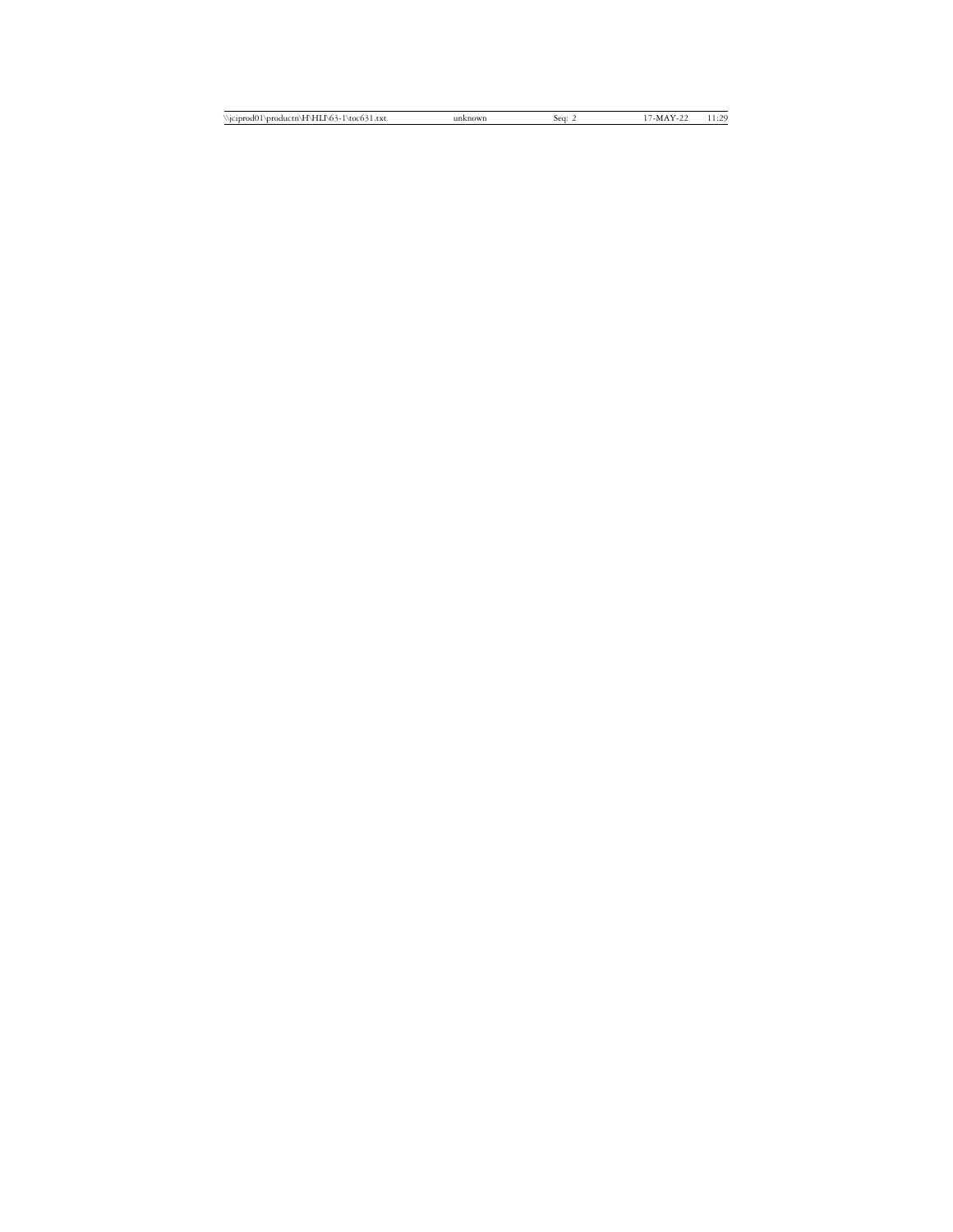# Volume 63 **Harvard International** Winter 2022 **Law Journal**

#### EDITORIAL BOARD

*Editors-in-Chief* Marta Canneri Katherine Shen

*External Chair She Leads Chair* Ali Nayfeh

Robert Dyke Deyaa Alrwishdi

Aman Rizvi

Shayan Ahmed Khan Shriya Nayyar Irene Kwon

Maria Alicia Fernandez Garcia William Wong

Carina McMillin Mike Gorrell Justin duRivage Madeleine Cavanagh Jonathan Lu

Min Joo Lee *for Print* for Online<br>
In the *for Print* for Online<br>
In the *for Print* for Online<br> *for Print* for *Sinney* Jessica Lu Ayano Kitano

Natalie Hills *for Print for Online* Paulina Olivares Mitch Wellman

*Finance Chair Communications Chairs Symposium Chairs* Kathy Zhang Marcus Kan Jie Ho Tina Asgharian<br>Sam Mazzarelli Miba Hassan Sam Mazzarelli

*Executive Submissions Editors for Executive Submissions Editors for Online Editors Print Online* Tyler Kohring Veronika Lakhno Ashita Alag

*Submissions Editors* Michael Gioia Shota Toda Rye Salerno

*Article Editors* Abbey Doyno Justin Lindeboom Jackson Neagli Justin duRivage Lorea Mendiguren Miki Tanikawa

*Line Editors* Hannah Allen Brittany Garcia Paul Novak Lawrence Haozhou Gu Melody Burke Pierce Lai Janet Park Andrew DiMaiti **Jonathan Lu** Jonathan Lu Natalie Tsang

*Submissions Readers* Ariella Katz Emma Svoboda Amanda Bello

*Managing Editors Lead Executive Editor* Lead Executive Editor

*Features Editor Executive Editors Executive Editors* Helin Akcam Ennely Medina Daniel J. Nathan Xinchen Li Han-ah Sumner

Lucy Stewardson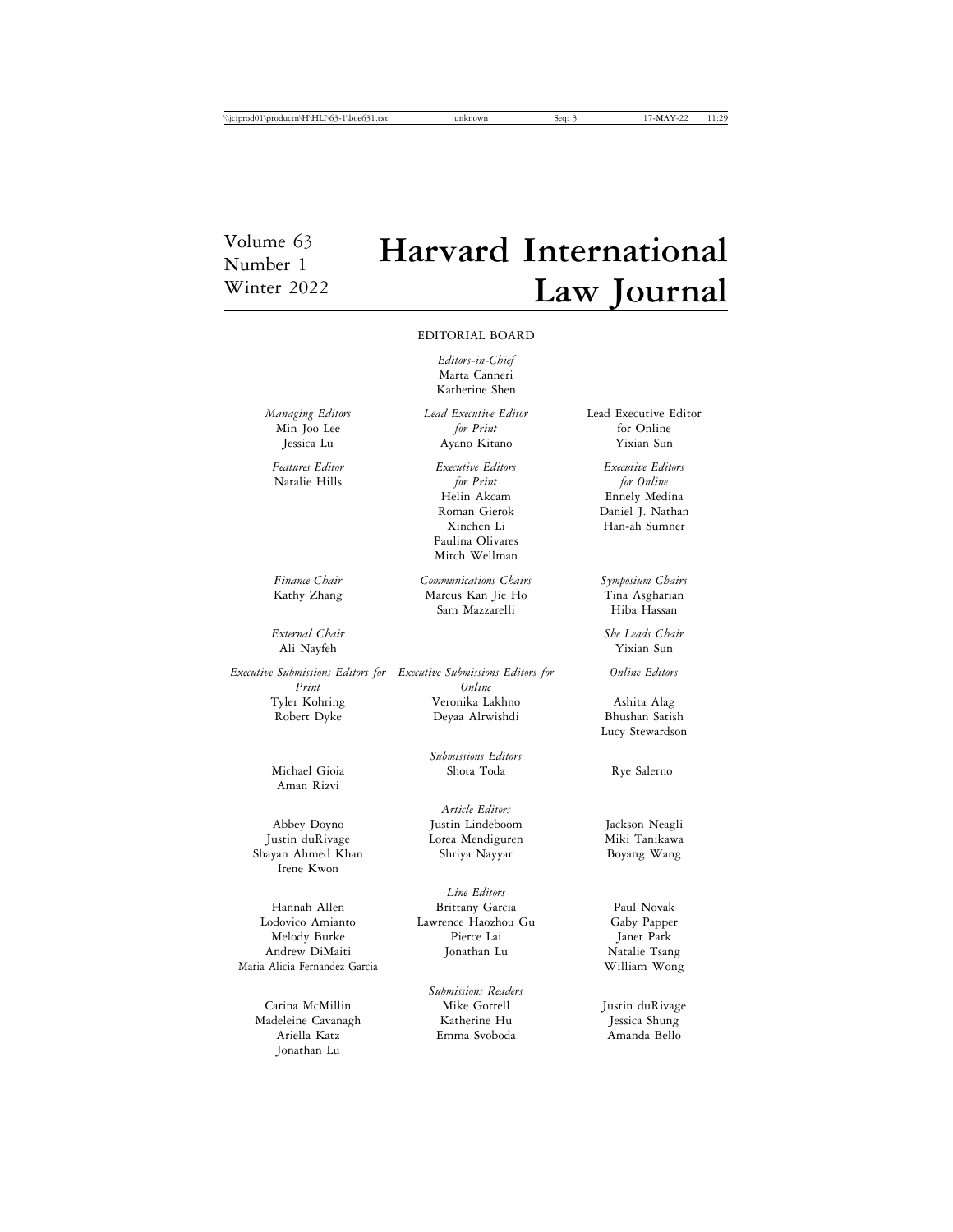*Staff*

Pearson Goodman Martin Rather Cecilia Wu<br>Masooma Haider Sophia Poole Masooma Haider

Cosmo Albrecht Sam Holloway Micah Rosen Julia Huang Tomas Arango Jacqulyn Kantack Zoe Shamis Nicholas Aselmi Susan Kimani Yufei Shen Scarlett Aylsworth Bomie Lee Chlo´e Sweeney Jessie Ziyu Lin Juliette Brezin Yudith Pereira Lopez Yusuke Tsuzuki Nick Caputo Lloyd Lyall Elliot Caron Vera Carina McMillin Caroline Chen Jimmy (Jaeheum) Moon Shashank Vura Avery Farmer David Paul Monica Wang Arjun Gananathan Ishita Petkar Juan Felipe Wills

### BOARD OF ADVISORS

William P. Alford Mary Ann Glendon Gerald L. Neuman Gabriella Blum David W. Kennedy Alex Whiting Martha Minow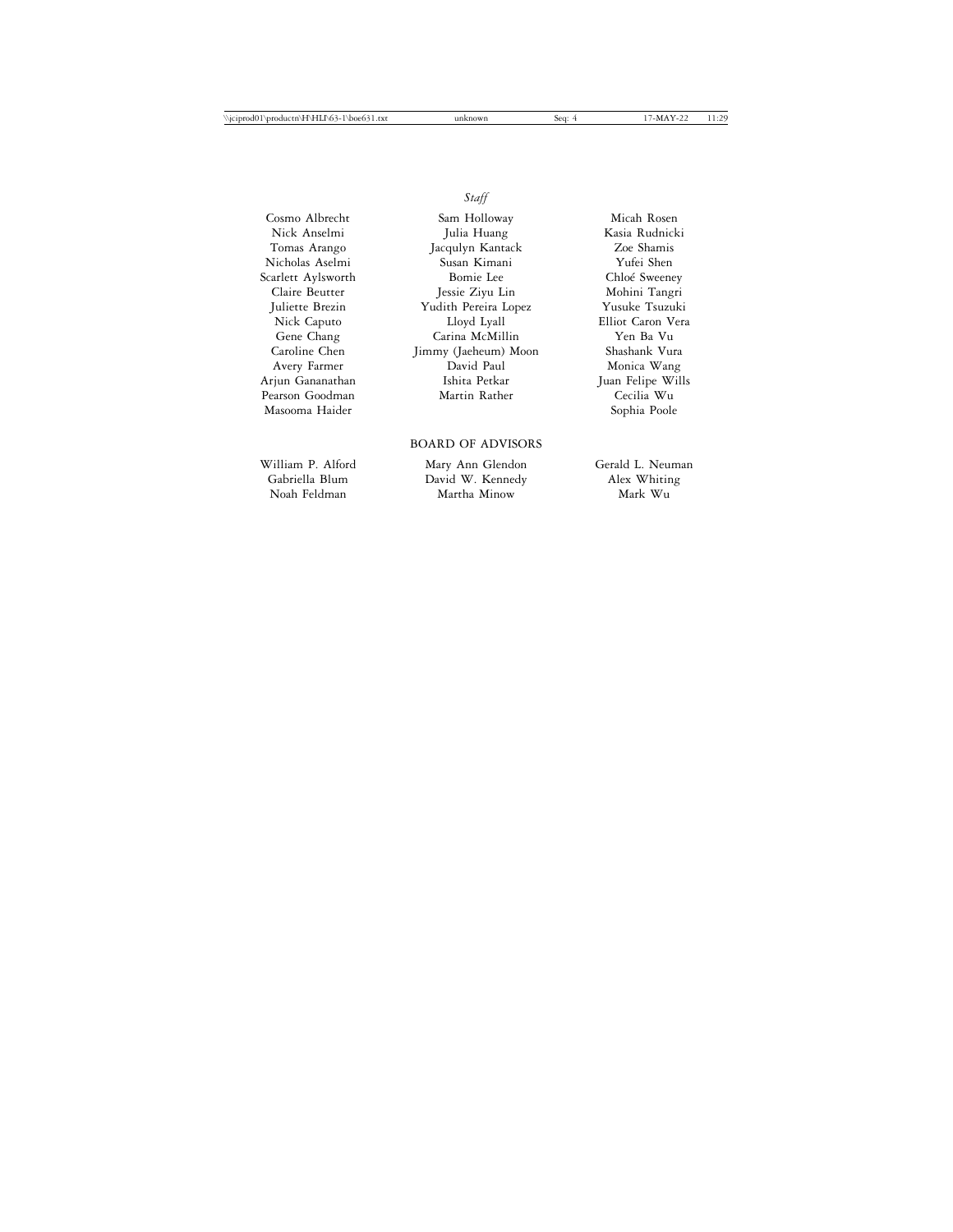**Harvard International Law Journal** Harvard Law School Student Journals, Caspersen Student Center 1585 Massachusetts Avenue, Suite 3039 Cambridge, MA 02138 hlsilj@mail.law.harvard.edu www.harvardilj.org U.S. ISSN 0017-8063

The *Harvard International Law Journal* is published semiannually by Harvard Law School students.

**Submissions**: The *Harvard International Law Journal* welcomes articles from professors, practitioners, and doctoral degree candidates of private or public international law, as well as other related disciplines. Submissions should not exceed 25,000 words, including footnotes. All manuscripts should be submitted in English with both text and footnotes typed and double-spaced. Footnotes must conform with *The Bluebook: A Uniform System of Citation* (21st ed.), and authors should be prepared to supply any cited sources upon request. All manuscripts submitted become the property of the ILJ and will not be returned to the author. The ILJ requires electronic submission through the ExpressO online submission system at http://www.law.bepress.com/expresso. In addition to the manuscript, authors must include an abstract of not more than 250 words, as well as a cover letter and résumé or CV. Authors must also ensure that their submissions include a direct email address and phone number at which they can be reached throughout the review period.

**Subscriptions**: Subscription rates for the 2021 volume (Volume 62) are \$42 domestic; \$52 foreign (including Canada). For some international subscribers, delivery via air mail may be more reliable than standard service, so please note in your inquiry if you would like surface or air mail. All correspondence concerning subscriptions should be addressed to the Admin. Director of Publications, Harvard Law School, Student Journals, Caspersen Student Center, 1585 Massachusetts Avenue, Suite 3039, Cambridge, MA 02138; (617) 495- 3694; journals@law.harvard.edu.

**Back Issues**: Back issues may be ordered directly from William S. Hein & Co., Inc., 2350 North Forest Road, Getzville, NY 14068. Orders may also be placed via phone at (800) 828-7571, via fax at (716) 883-8100, or via email at order@wshein.com. Back issues can also be found in electronic format on HeinOnline at http://www.heinonline.org. Articles published since 2004 are available for download on the ILJ website at http://www.harvardilj.org.

**Permission to Copy**: The articles in this issue may be reproduced and distributed, in whole or in part, by nonprofit institutions for educational purposes including distribution to students, provided that copies are distributed at or below cost and identify the author, the *Harvard International Law Journal*, the volume, the number of the first page, and the year of the article's publication.